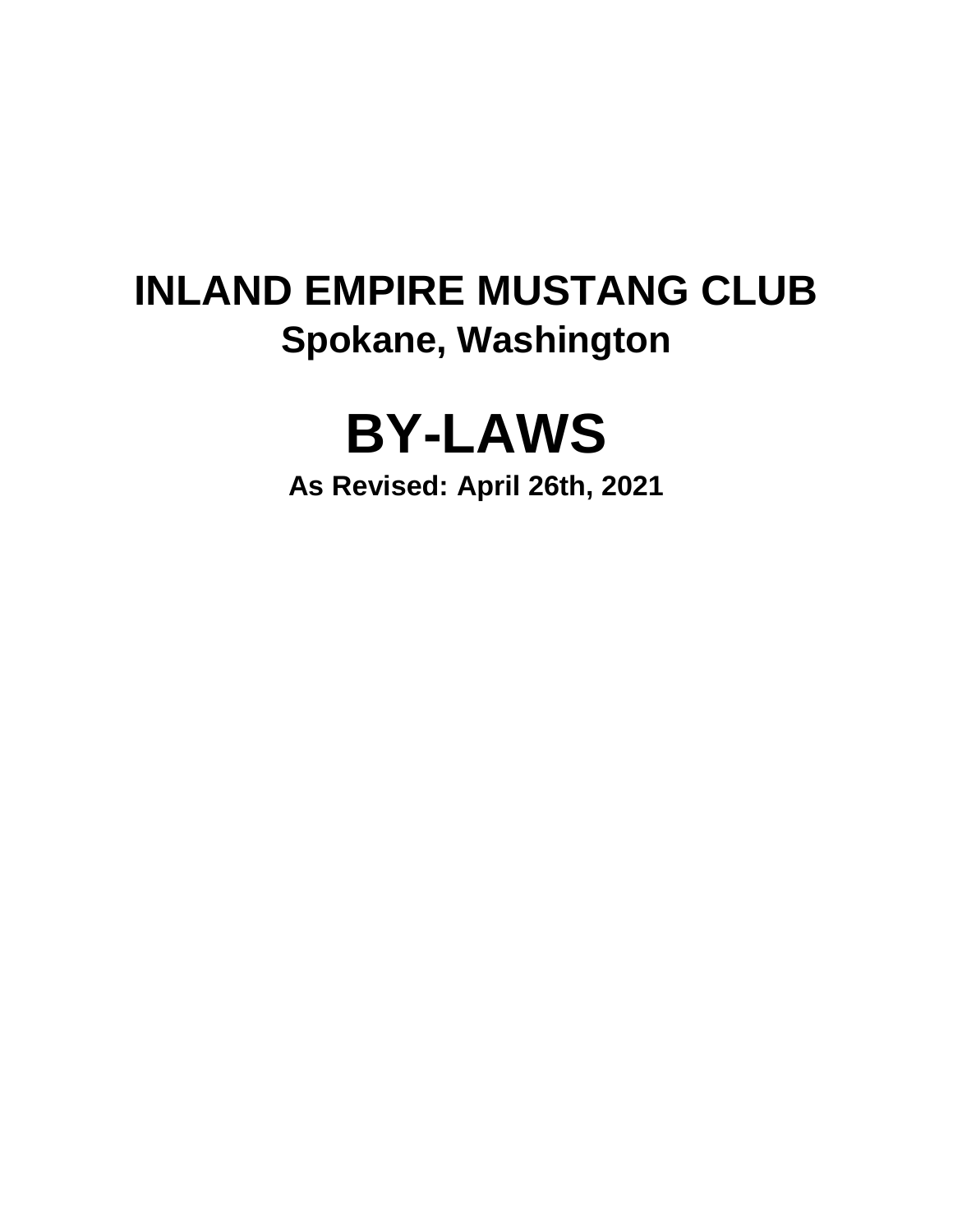# **ARTICLE I.**

**NAME:** The name of this corporation is INLAND EMPIRE MUSTANG CLUB (IEMC).

# **ARTICLE II.**

**DURATION:** The period of its duration is perpetual.

# **ARTICLE III.**

**PURPOSES:** This corporation is organized for the following purposes: to encourage and provide an opportunity to develop friendship, cooperation and pride among Mustang and Shelby automobile enthusiasts; to encourage safe, skillful and sportsmanlike driving habits; to promote, sponsor, organize and participate in activities of interest to Mustang and Shelby enthusiasts including working within the community to raise funds for the purpose of supporting various charities; and to engage in any or all such activities as are incidental or conducive to the attainment of the purposes of this charities and to exercise any and all powers authorized or permitted to be done by corporations under RCW 24.06 or any applicable laws that may be now or hereafter applicable or available to this corporation.

# **ARTICLE IV.**

**MEMBERSHIP:** Qualification, rights and responsibilities of members and the manner of their admission to membership is as follows: Membership in the IEMC shall be for individuals at least 16 years of age that are dedicated to the preservation, care, history and enjoyment of Ford Mustangs and/or Shelby-American automobiles. Ownership is not essential. Applicants shall become members upon completion of the membership application and payment of dues.

### **ARTICLE V. CLASSES OF MEMBERSHIP:**

- a) **Individual and Family:** Any Mustang or Shelby enthusiast(s) accepted for membership and having paid such annual dues and fees as required.
- b) **Charter:** All members who joined on or before January 1, 1984.

**NOTE:** Both classes of membership include one additional "associate" family member for the purpose of voting. Such individuals must reside with the member and be at least 16 years of age. Individuals, other than the member's spouse or significant other, that have reached 25 years of age are not eligible for "associate" status and must obtain their own membership.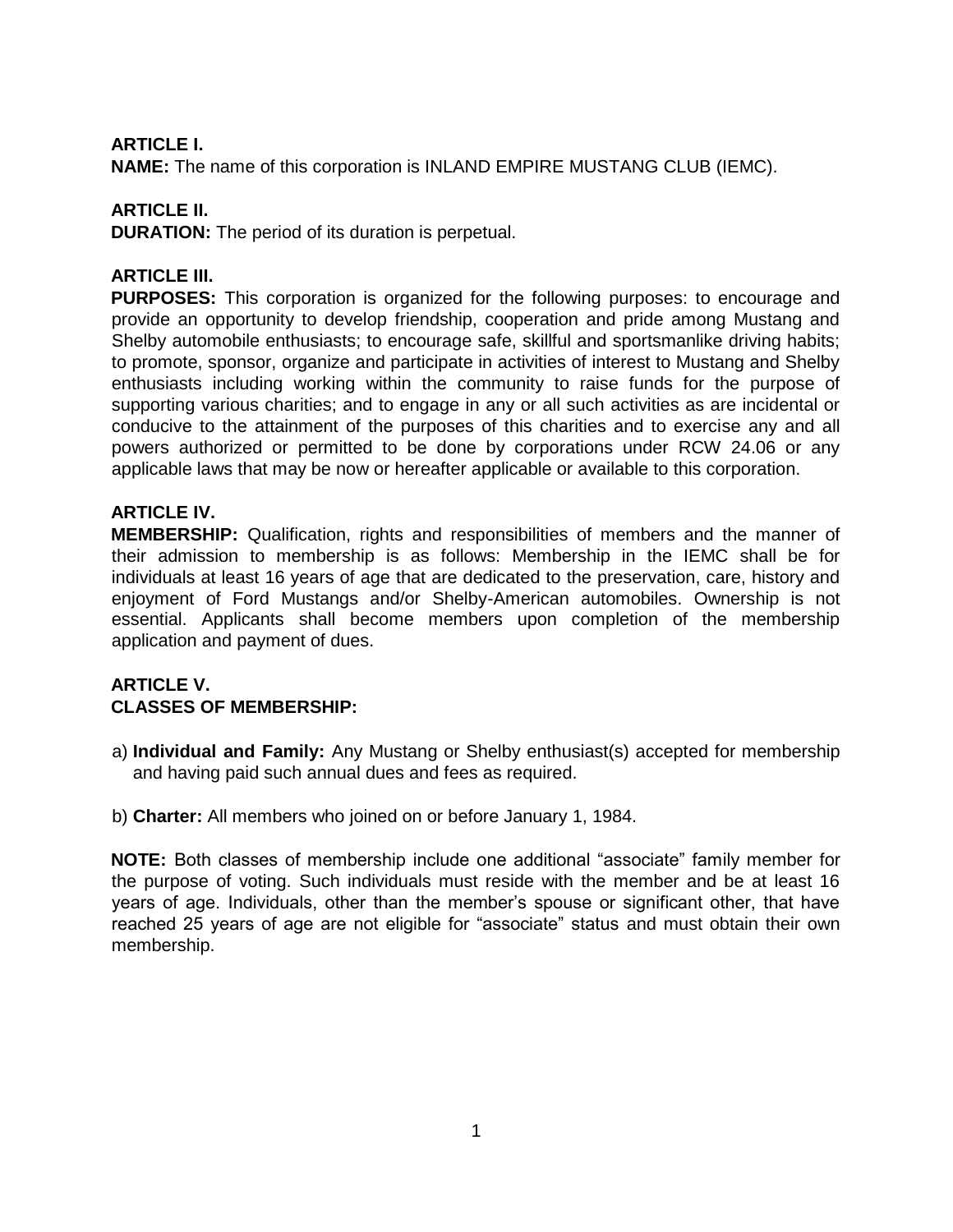### **ARTICLE VI.**

**DUES:** 12 Month Membership (April 1<sup>st</sup> thru March 31<sup>st</sup>) shall be;

a) Individual and Family members: \$25.00

b) Charter Members: \$00.00

Payment of Dues: Dues are payable April 1<sup>st</sup> and shall become delinquent after May 31<sup>st</sup>. Individuals whose dues become delinquent and rejoin shall pay the full \$25.00.

**New Member Dues:** Shall be based on the schedule in the membership application.

#### **Waiver of Dues – Military Service**

In recognition of their service and sacrifice on behalf of all Mustang enthusiasts and U.S. citizens, it shall be the policy of the Inland Empire Mustang Club that any member in good standing who;

- a) has been an IEMC member for a minimum of six (6) months, **AND**
- b) is also a member of any branch of the U.S. Military Armed Forces, Air National Guard or Army Reserve, may apply for waiver of membership dues for a period of one (1) year in the event of their re-assignment or deployment, **not including short term (under 6 month) temporary duty**, to a military facility, or area of operations, in excess of 250 miles from IEMC headquarters (Spokane Valley, WA). Requests for such waiver of dues may be submitted by the affected member, or any other active member aware of such qualifying reassignment or deployment, to the Treasurer for review and approval by a majority of Officers. IEMC dues are assessed on a calendar year basis, therefore:
	- a) Re-assignment or deployment occurring prior to September  $1<sup>st</sup>$  of the year will result in a refund of already paid dues.
	- b) b) Re-assignment or deployment occurring on or after September  $1<sup>st</sup>$  of the year will result in waiver of the ensuing year's dues.

In the event the re-assignment or deployment exceeds one (1) year, dues may continue to be waived by approval of a majority of Officers.

**Refunds:** Once payment has been deposited in the IEMC account, dues shall not be refunded without approval of a majority of Officers.

**ARTICLE VII. PRIVILEGES:** Members are entitled to all IEMC privileges.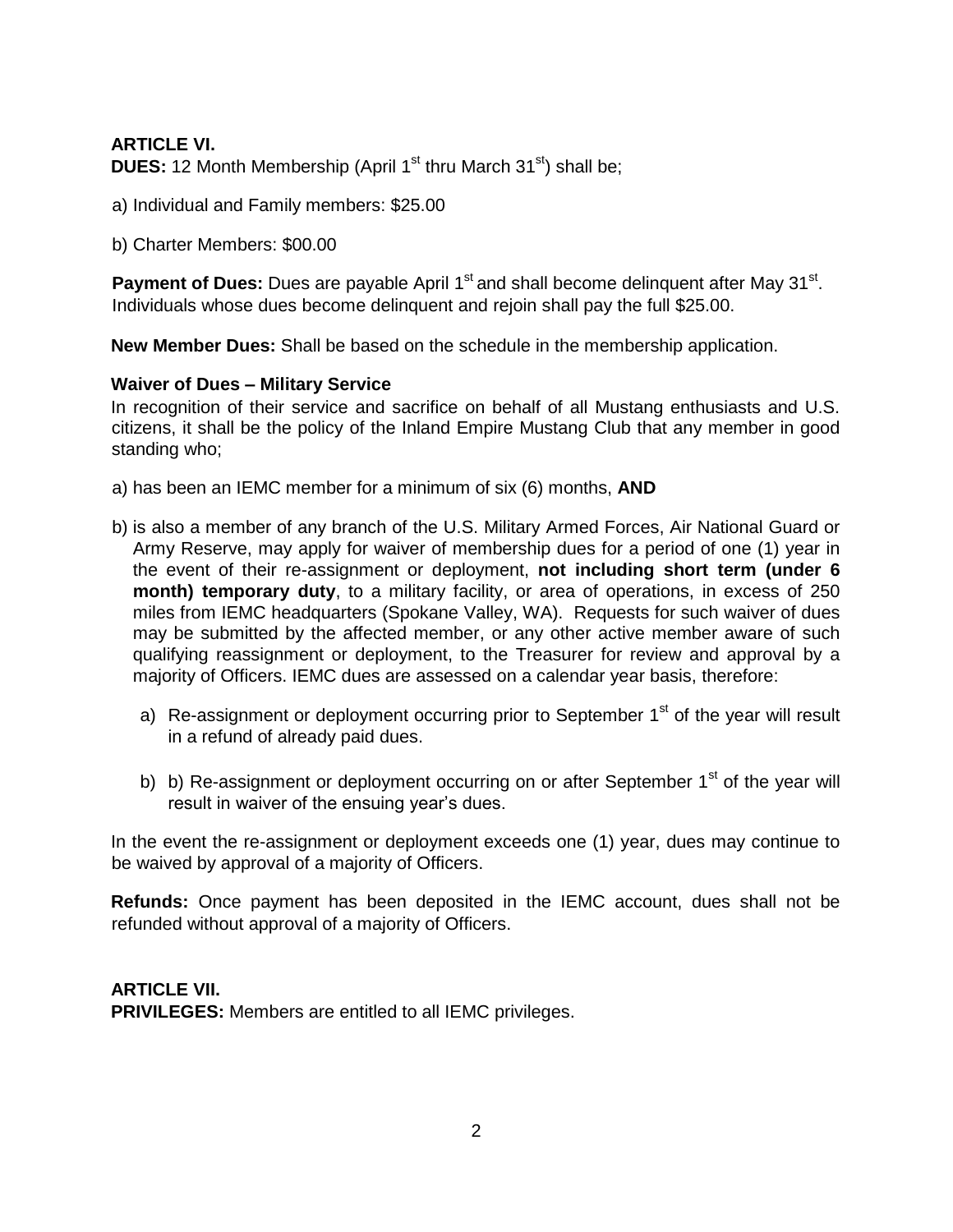#### **ARTICLE VIII.**

**EXPULSION:** Any IEMC member that feels an individual's membership is not in the best interests of the IEMC may present their concerns to the Officers for review. Any member may be expelled for infraction of the IEMC rules, or such other causes as may be determined by a majority of Officers as being in the best interest of the IEMC. Expelled member shall be notified of their expulsion by Certified mail, return receipt requested. After such action is taken, the expelled member shall have an opportunity to appeal to the Board, in writing or in person, his/her position on any charge of which he/she shall be notified. The appeal must be received no later than ten (10) days after the member receives written notification of expulsion. The Board shall then consider, within fourteen (14) days of the appeal, whether the expulsion should stand. Unless two thirds of the Board votes to retain the member, the expulsion shall stand.

### **ARTICLE IX.**

**RESIGNATION:** Any member may resign by communicating intent to resign in writing to an Officer. His/her resignation shall be effective on receipt, provided all indebtedness to the IEMC is paid. Any refunds of dues paid will be in accordance with Article VI Refunds.

#### **ARTICLE X.**

**CAPITAL STOCK:** The Corporation shall not authorize or issue capital stock.

#### **ARTICLE XI.**

#### **INTERNAL AFFAIRS:**

**Section 1. Voting:** To be eligible to vote, the member must be at least 16 years of age and be in good standing in the IEMC either as an individual, associate family member or charter member as classified in Article V – Classes of Membership. All actions, except those otherwise defined elsewhere in the By-Laws, shall be by a majority of those eligible voters present. Members (and their "associate" family member for voting purposes) may each cast one vote (maximum of two votes per membership). Except as hereafter provided, voting by proxy or absentee ballot shall not be allowed except with the approval of a majority of the Board of Directors in accordance with the rules they prescribe.

**Section 2. Quorum:** To conduct IEMC business, a quorum must be present. At formal meetings of the members, one-half of the Officers plus ten percent of the members listed on the roster shall constitute a quorum. At Board of Directors meetings, one-half of the Officers and 2/3 of the Directors shall constitute a quorum.

#### **Section 3. Formal Meetings:**

a) Monthly Business Meeting: Unless otherwise specified by a majority of the Board, meetings shall be held on the first TUESDAY of each month.

b) Election Meeting: Each December the members shall meet to conduct elections. This meeting may be held in conjunction with the Monthly Business Meeting held during December.

c) Reports of Officers and Standing Committees: Each June Officers and standing committees shall report to the membership the status of their area of responsibility. This meeting may be held in conjunction with the Monthly Business Meeting held during June.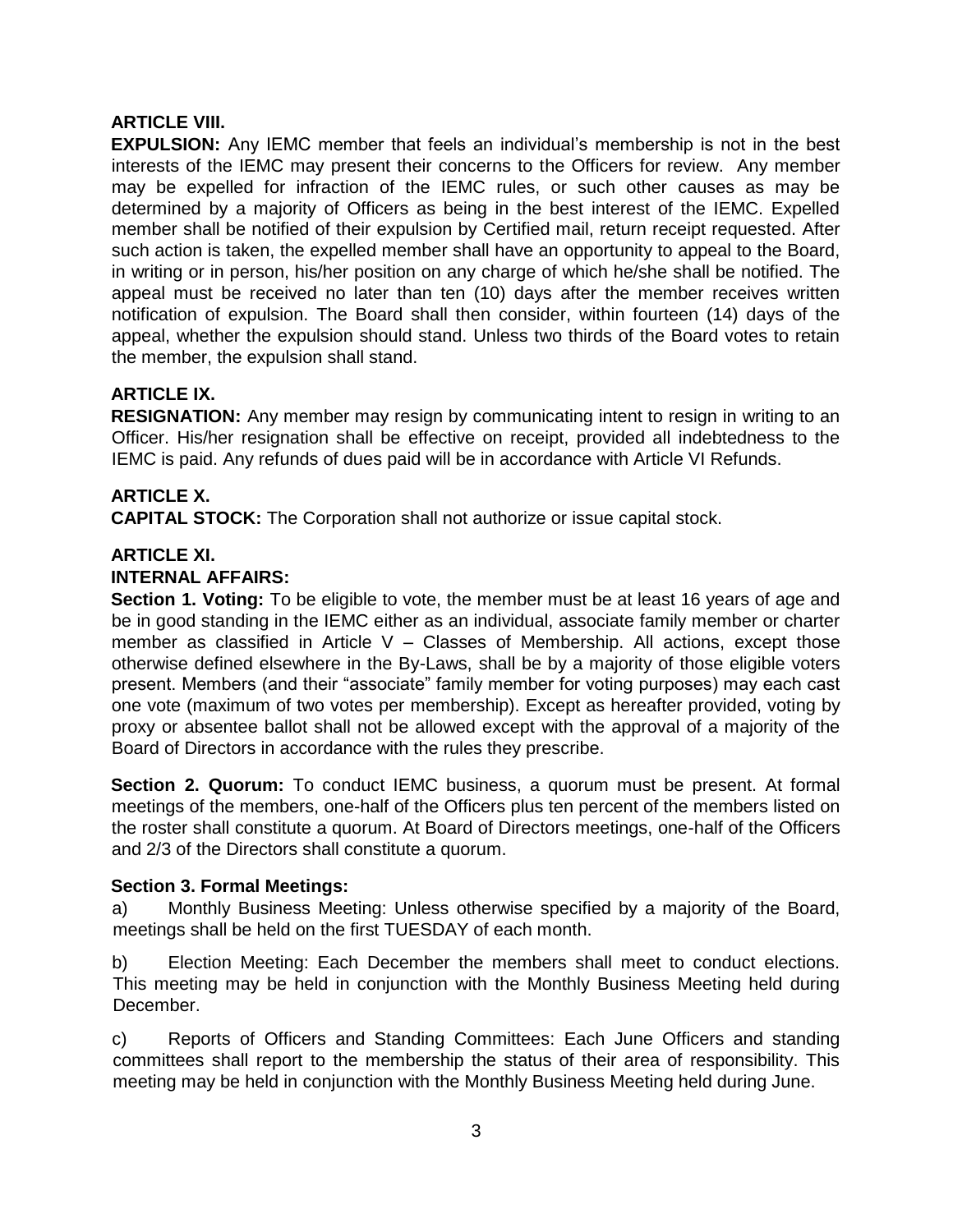d) Board Meetings: Notice of Board meetings stating the place, day, hour and purpose of the meeting shall be given by the Secretary to the membership not less than seven days before such meeting.

e) In addition to any provisions of the applicable laws, special meetings of the members may be called by the President or by a majority of the Officers.

 **NOTE:** Routine committee meetings are not considered as formal or special meetings and therefore do not require a quorum or notification to IEMC members, other than those serving as committee members.

**Section 4. Officers:** The President, Vice-President, Treasurer and Secretary are to be elected for a one-year term running January  $1<sup>st</sup>$  to December  $31<sup>st</sup>$ .

**Section 5. Board of Directors:** The Board shall consist of the following ten individuals; Current President, Vice-President, Treasurer and Secretary plus the most recent available Past President, Past Vice-President and four Directors-at-Large. Directors-at-Large are to be elected on alternate years so that two are elected each year for two-year terms.

**Section 6. Nominating Committee:** The President shall appoint a Nominating Committee of three members no later than the October business meeting. The committee shall nominate candidates for Officer and Director-at-Large positions that are up for election. These nominations shall be submitted at the November business meeting. At the November and December meetings IEMC members may nominate additional candidate(s). All nominees, as of the close of the November Business meeting, shall be published in the November newsletter, or via email distribution to the members if no newsletter is being published. All nominations accepted to date shall be announced at the December meeting prior to the voting.

**Section 7. Election of Officers and Directors-at-Large:** Elections shall be held at the December meeting. Individuals shall be elected by a majority vote of the members in attendance. Members in good standing wishing to vote by absentee ballot shall request a ballot from the Secretary and return same to the Secretary prior to the election meeting.

**Section 8. Resignation:** In the event that any of the aforementioned Officers or Directors shall resign or become unable to complete his/her elected term, the Board of Directors shall appoint a member to fill the vacancy, **until the next election,** as follows:

a) President – In the case of the President's resignation or inability to complete his/her elected term, the Vice-President shall assume the duties of the office of President.

b) Vice-President, Treasurer or Secretary – The Board of Directors shall appoint a qualified replacement from the membership.

c) Past President or Past Vice-President – The most recent, available, Past President or Past Vice-President, still in good standing with the IEMC, shall be appointed.

d) Director-at-Large – Vacating the position to accept election to an Officer position (the "vacancy" coincides with the normal annual election period):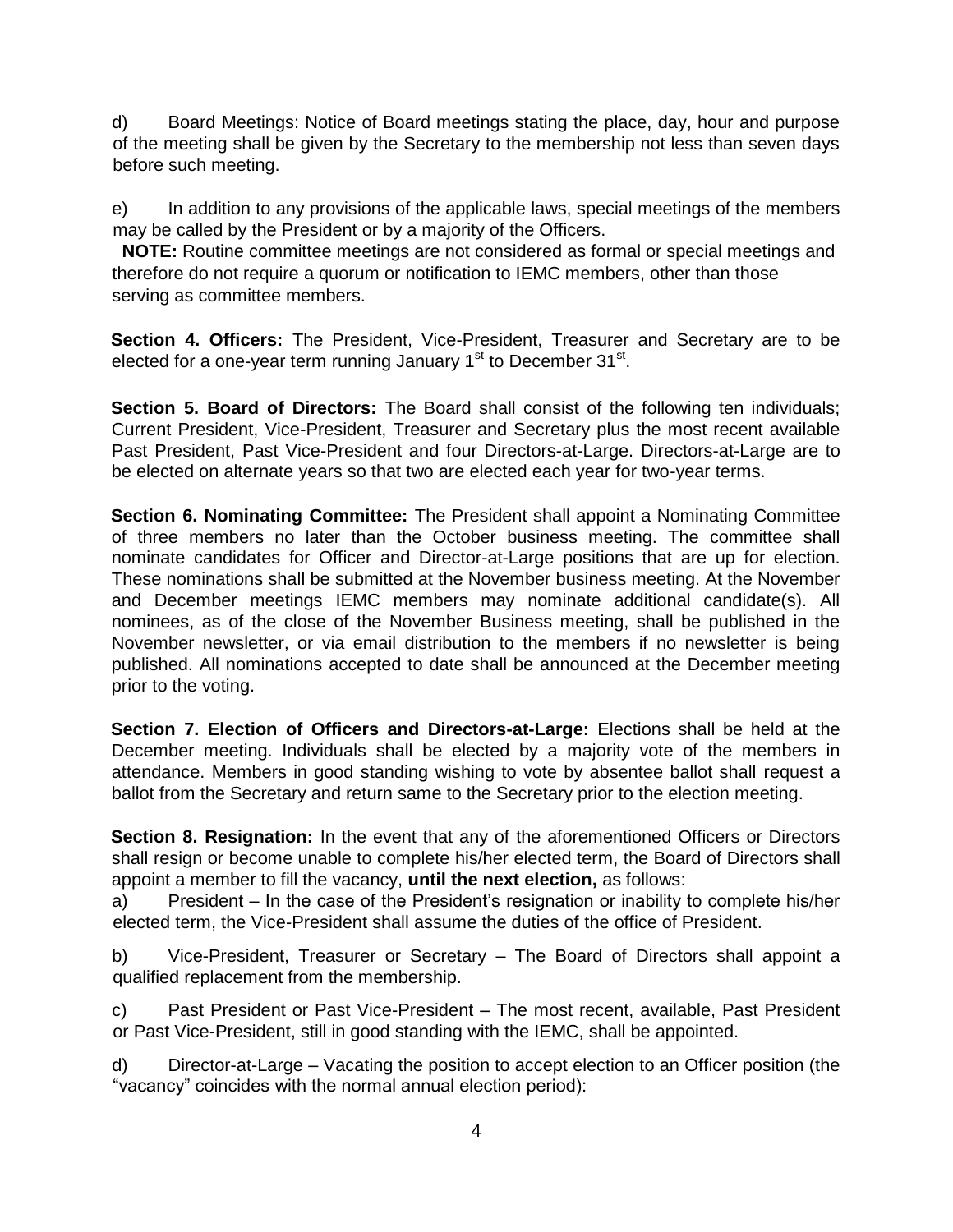i. In the **final** year of a two-year term – the vacant two-year term is filled in accordance with the rules governing election of Officers and Directors-at-Large.

ii. In the **first** year of a two-year term – this creates a one-year term vacancy (necessary to maintain the alternate term sequence) which shall be filled using the results of the annual election (example: the two 2-year terms up for normal election will be filled by the two candidates receiving the most votes and the next highest vote-getter shall be deemed to be elected to the remaining one-year term).

e) Director-at-Large – Resignation or inability to complete his/her elected term, **except** as noted in **d)** above:

i. As outlined above, the Board of Directors shall appoint a member to fill the vacancy **until the next election.** NOTE: if there is more than one year remaining in the term, the guidelines provided in **d) ii)** above shall be used to fill the one-year term created by the departure.

#### **Section 9. Duties of Officers & Directors:**

a) The President shall preside at all meetings of the members and Board of Directors and shall perform duties pertaining to this office. He/she may call special meetings of members. He/she shall be the Chief Executive of the IEMC. The President shall normally assign duties as listed in these By-Laws but may, in the best interests of the IEMC, assign duties to other individuals.

b) The Vice-President, in the absence of the President or his/her inability to act, shall perform the duties usually appertaining to the Office of the President. The President may also request other duties be performed by the Vice-President.

c) The Secretary shall keep minutes of monthly meetings and Board of Director meetings. These minutes shall be retained for seven years and available to the general membership. Notice of all meetings shall be given to the members as required by applicable laws or these By-Laws and shall perform all duties incidental to this office, as required by applicable laws or by the majority vote of the Board of Directors. In the absence of the Secretary from any of the said meetings, a Secretary pro-tempore shall be chosen by the presiding Officer.

d) The Treasurer shall, subject to such conditions and restrictions as may be made by the Board of Directors, have custody of all financial records, monies, debts, and obligations belonging to the IEMC. He/she shall receive all monies of the IEMC and deposit same in the IEMC account(s). The Treasurer shall keep an up-to-date roll of all IEMC members that have paid dues. He/she shall ensure timely payment of IEMC debts. Expenditures/ reimbursements shall be supported by receipts and/or IEMC approval forms. All checks, drafts, notes or other orders of payment of money shall be signed in the name of the IEMC by the Treasurer. In the absence of the Treasurer, the President or Vice President would assume these duties. Bond and/or crime insurance shall be provided at IEMC expense, if required by the Board of Directors. The Treasurer may establish an online banking account and will be the sole administrator of the account. The President and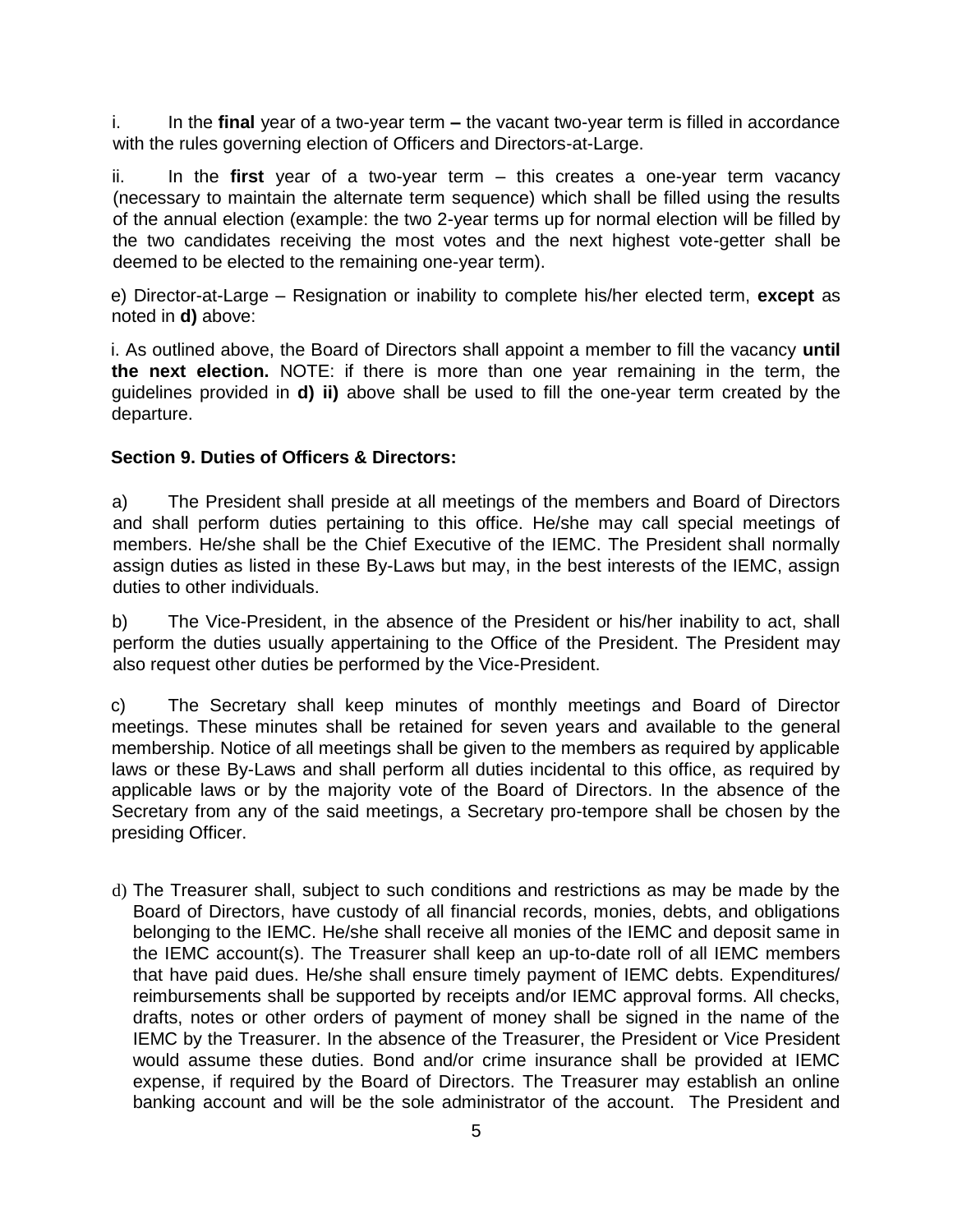Vice President, who are also authorized check signers, will be provided the user ID and password for the online account. The Treasurer shall print monthly account statements to be included in the Club's financial records. The Treasurer shall give a report on the financial status of the IEMC at Monthly Business Meetings and, if requested by the President, at any other meeting. At the Monthly Business Meeting the Treasurer shall also provide the Board of Directors with a report detailing expenses and income for the month and a year-to-date summary. This report shall also be made available to the membership, at their request.

e) The Board of Directors shall perform duties, as the President shall see fit.

f) Per RCW 4.24.264 Liability of Directors and Officers of nonprofit corporations:

i. Except as provided in subsection (ii) of this section, a member of the board of directors or an officer of any nonprofit corporation is not individually liable for any discretionary decision or failure to make a discretionary decision within his or her official capacity as Director or Officer unless the decision or failure to decide constitutes gross negligence.

ii. Nothing in this section shall limit or modify in any manner the duties or liabilities of a Director or Officer of a corporation to the corporation or the corporation's members.

#### **Section 10. Obligating IEMC Money:**

Except as provided below, IEMC monies shall not be expended or obligated without membership approval:

a) Recurring Expenses:

i. Frequently Recurring – Typically, under \$200 per expenditure, these expenses have been given prior, ongoing, approval by the Board and membership. Recurring approval by the membership is not required. Typical examples are office supplies, stamps, door prize money, etc.

ii. Annually Recurring – Typically larger expenditures over \$200.00 occurring on an annual basis, arising in the normal course of IEMC operations. Often, these expenses are the result of committee requests. Examples include charitable contributions, funding for the IEMC's annual car show, IEMC picnic and Christmas party, INCCC Calendar Ads, etc. Annual recurring expenses (other than IMM & Legal Obligations listed below) over \$200.00 require membership approval.

1. International Mustang Meet (IMM) Expenses - As a member of the IMM, the IEMC is committed to representation at the annual Spring IMM meeting. As such, expenses for two IEMC representatives, as required for voting procedure by the International to include hotel, travel and food are authorized. Expenses for additional International attendees may be preapproved by the membership.

iii. Legal Obligations – Examples include taxes, insurance and license fees. No vote required. These expenses are automatically paid.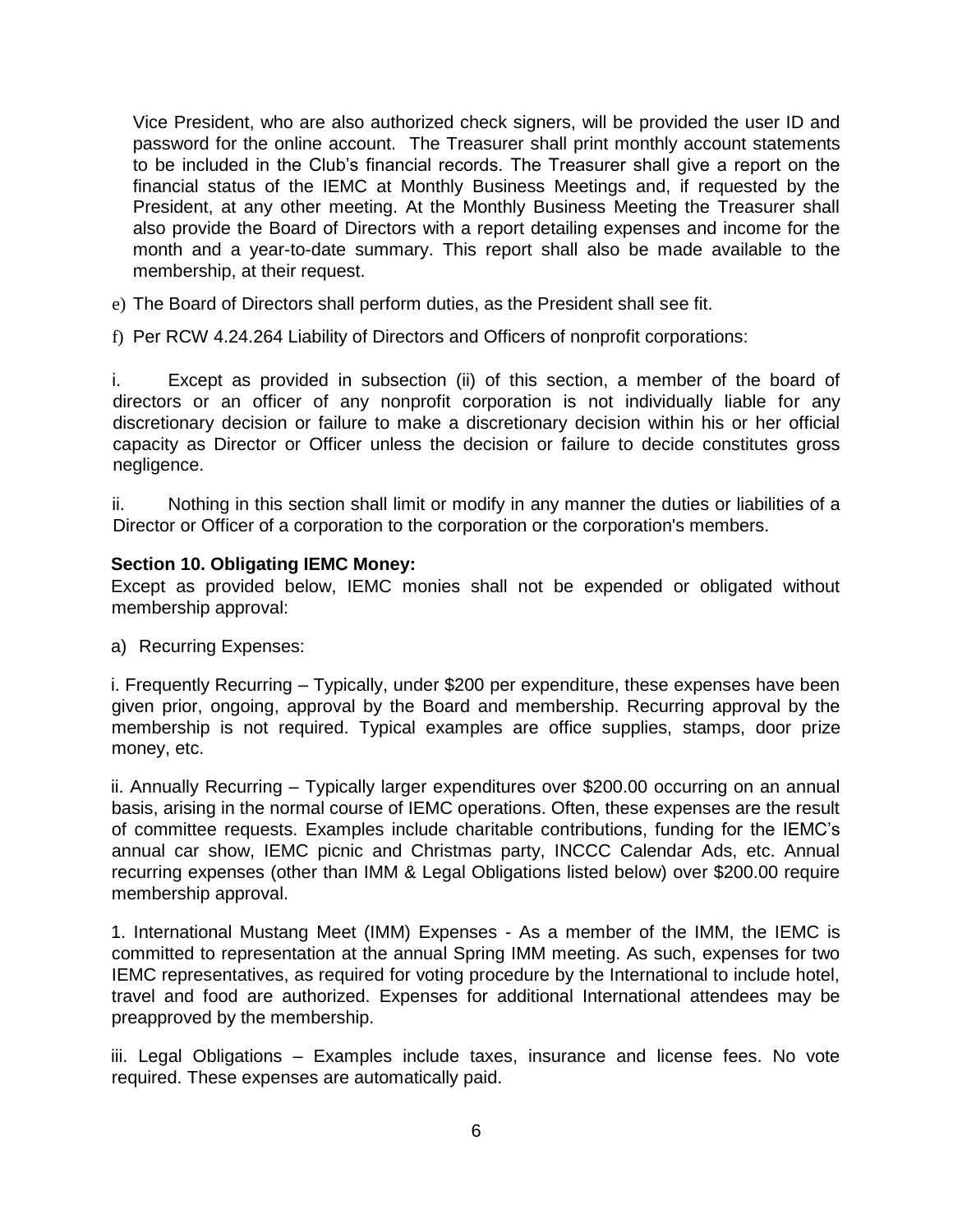#### b) Non-recurring:

i. Emergency Expenses Where Immediate/Timely Payment Is Required - Emergency expenditures over \$200 but less than \$500.00 require approval by a majority vote of the Board. These expenditure limits are cumulative, per month and require notification to the membership at the next monthly business meeting.

c) Expenditures over \$500 - Other than those covered above (in Section 10) require Board Recommendation and approval by the membership.

. **Section 11. Financial Inspection:** The President shall appoint two Board members to inspect the IEMC's financial records annually. The inspection shall be performed no later than the end of February. A written report of the results shall be provided to the Board of Directors no later than the March IEMC meeting.

**Section 12. Appointment of Committees:** The President and Board of Directors shall appoint such committees as found desirable from time to time and shall outline the duties and responsibilities of such committees. All reports or action taken by a committee must be approved by a majority of the entire committee. In addition to the authority granted above, certain standing committees, as set forth below, shall be appointed by the President: ACTIVITIES, AUCTION, HEALTH & WELFARE, MEMBERSHIP and MOTORSPORTS.

### **Section 13. Conflict of Interest Policy:**

a) **Purpose:** The purpose of the conflict of interest policy is to protect this tax-exempt organization's interest when it is contemplating entering into a transaction or arrangement that might benefit the private interest of an officer or director of the Organization or might result in a possible excess benefit transaction. This policy is intended to supplement but not replace any applicable state and federal laws governing conflict of interest applicable to nonprofit and charitable organizations.

#### b) **Definitions:**

### 1. **Interested Person**

a. Any director, principal officer, or member of a committee with governing board delegated powers, who has a direct or indirect financial interest, as defined below, is an interested person.

### 2. **Financial Interest**

a. A person has a financial interest if the person has, directly or indirectly, through business, investment, or family:

i. An ownership or investment interest in any entity with which the Organization has a transaction or arrangement. ii. A compensation arrangement with the Organization or with any entity or individual with which the Organization has a transaction or arrangement, or

iii. A potential ownership or investment interest in, or compensation arrangement with, any entity or individual with which the Organization is negotiating a transaction or arrangement.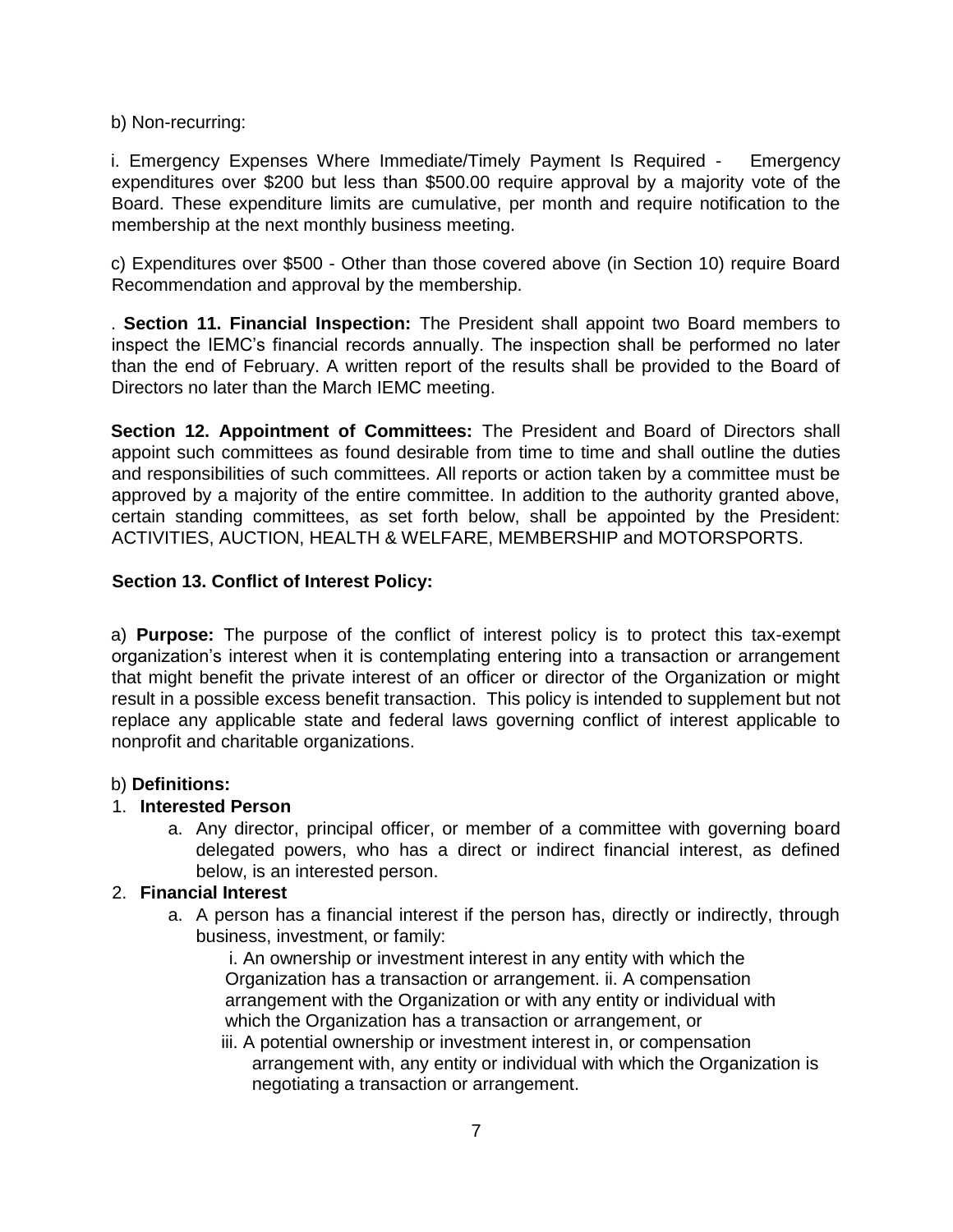- b. Compensation includes direct and indirect remuneration as well as gifts or favors that are not insubstantial.
- c. A financial interest is not necessarily a conflict of interest. Under Article III, Section 2, a person who has a financial interest may have a conflict of interest only if the appropriate governing board or committee decides that a conflict of interest exists.

#### c) **Procedures:**

#### 1. **Duty to Disclose**

**a.** In connection with any actual or possible conflict of interest, an interested person must disclose the existence of the financial interest and be given the opportunity to disclose all material facts to the directors and members of committees with governing board delegated powers considering the proposed transaction or arrangement.

#### 2. **Determining Whether a Conflict of Interest Exists**

**a.** After disclosure of the financial interest and all material facts, and after any discussion with the interested person, he/she shall leave the governing board or committee meeting while the determination of a conflict of interest is discussed and voted upon. The remaining board or committee members shall decide if a conflict of interest exists.

#### 3. **Procedures for Addressing the Conflict of Interest**

- **a.** An interested person may make a presentation at the governing board or committee meeting, but after the presentation, he/she shall leave the meeting during the discussion of, and the vote on, the transaction or arrangement involving the possible conflict of interest.
- **b.** The chairperson of the governing board or committee shall, if appropriate, appoint a disinterested person or committee to investigate alternatives to the proposed transaction or arrangement.
- **c.** After exercising due diligence, the governing board or committee shall determine whether the Organization can obtain with reasonable efforts a more advantageous transaction or arrangement from a person or entity that would not give rise to a conflict of interest.
- **d.** If a more advantageous transaction or arrangement is not reasonable possible under circumstances not producing a conflict of interest, the governing board or committee shall determine by a majority vote of the disinterested directors whether the transaction or arrangement is in the Organization's best interest, for its own benefit, and whether it is fair and reasonable. In conformity with the above determination it shall make its decision as to whether to enter in the transaction or arrangement.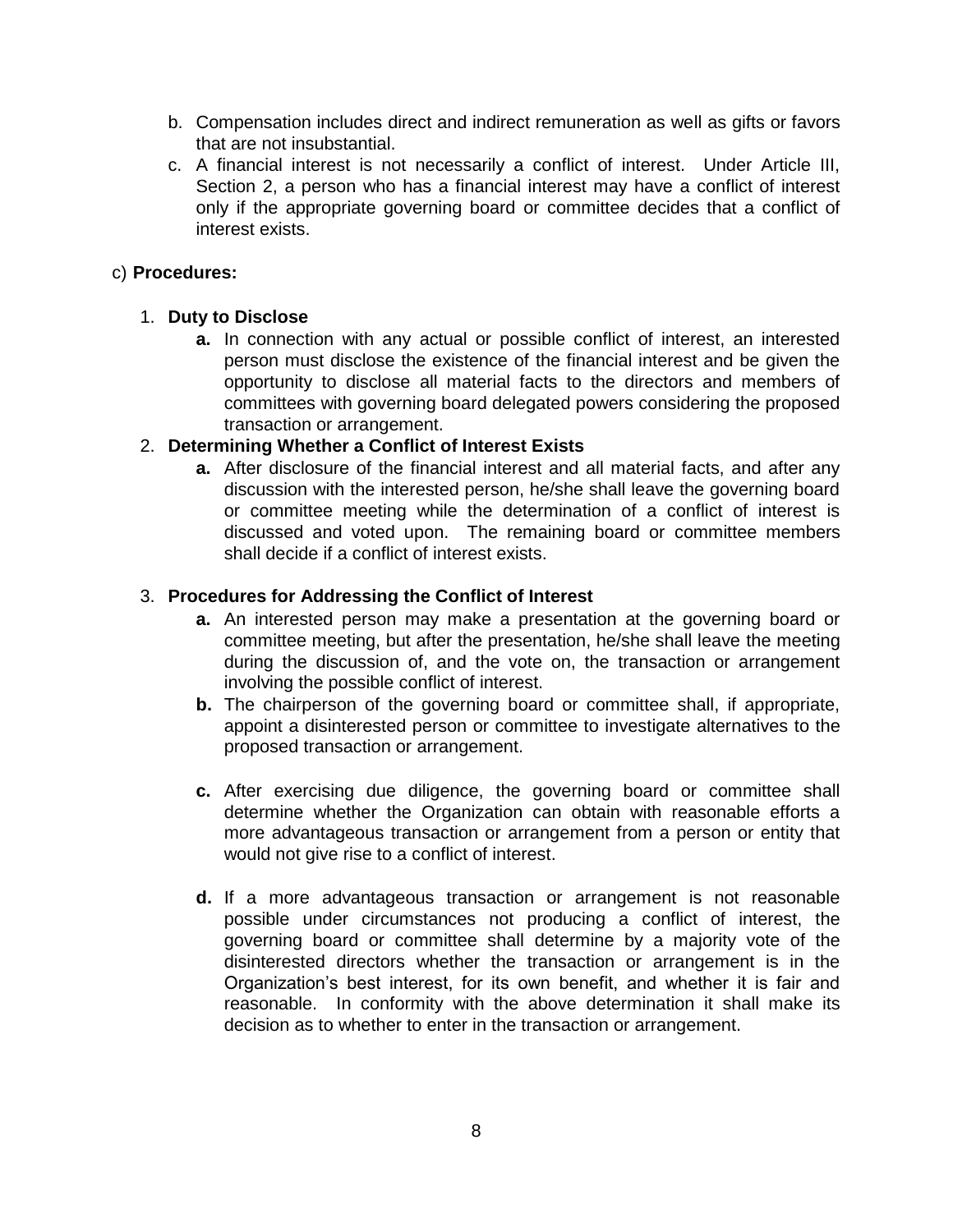#### 4. **Violations of the Conflicts of Interest Policy**

- **a.** If the governing board or committee has reasonable cause to believe a member has failed to disclose actual or possible conflicts of interest, it shall inform the member of the basis for such belief and afford the member an opportunity to explain the alleged failure to disclose.
- **b.** If, after hearing the member's response and after making further investigation as warranted by the circumstances, the governing board or committee determines the member has failed to disclose an actual or possible conflict of interest, it shall take appropriate disciplinary and corrective action.

#### d) **Records of Proceedings**

- 1. The minutes of the governing board and all committees with board delegated powers shall contain:
	- **a.** The names of the persons who disclosed or otherwise were found to have a financial interest in connection with an actual or possible conflict of interest, the nature of the financial interest, any action taken to determine whether a conflict of interest was present, and the governing board's or committee's decision as to whether a conflict of interest in fact existed.
	- **b.** The names of the persons who were present for discussions and votes relating to the transaction or arrangement, the content of the discussion, including any alternatives to the proposed transaction or arrangement, and a record of any votes taken in connection with the proceedings.

#### e) **Compensation**

- 1. A voting member of the governing board who receives compensation, directly or indirectly, from the Organization for services is precluded from voting on matters pertaining to that member's compensation.
- 2. A voting member of any committee whose jurisdiction includes compensation matters and who receives compensation, directly or indirectly, from the Organization for services is precluded from voting on matters pertaining to that member's compensation.
- 3. No voting member of the governing board or any committee whose jurisdiction includes compensation matters and who receives compensation, directly or indirectly, from the Organization, either individually or collectively, is prohibited from providing information to any committee regarding compensation.

#### **Annual Statements**

Each director, principal officer and member of a committee with governing board delegated powers shall annually sign a statement which affirms such person:

- a. Has received a copy of the conflicts of interest policy,
- b. Has read and understands the policy,
- c. Has agreed to comply with the policy, and
- d. Understands the Organization is charitable and in order to maintain its federal tax exemption it must engage primarily in activities which accomplish one or more of its tax-exempt purposes.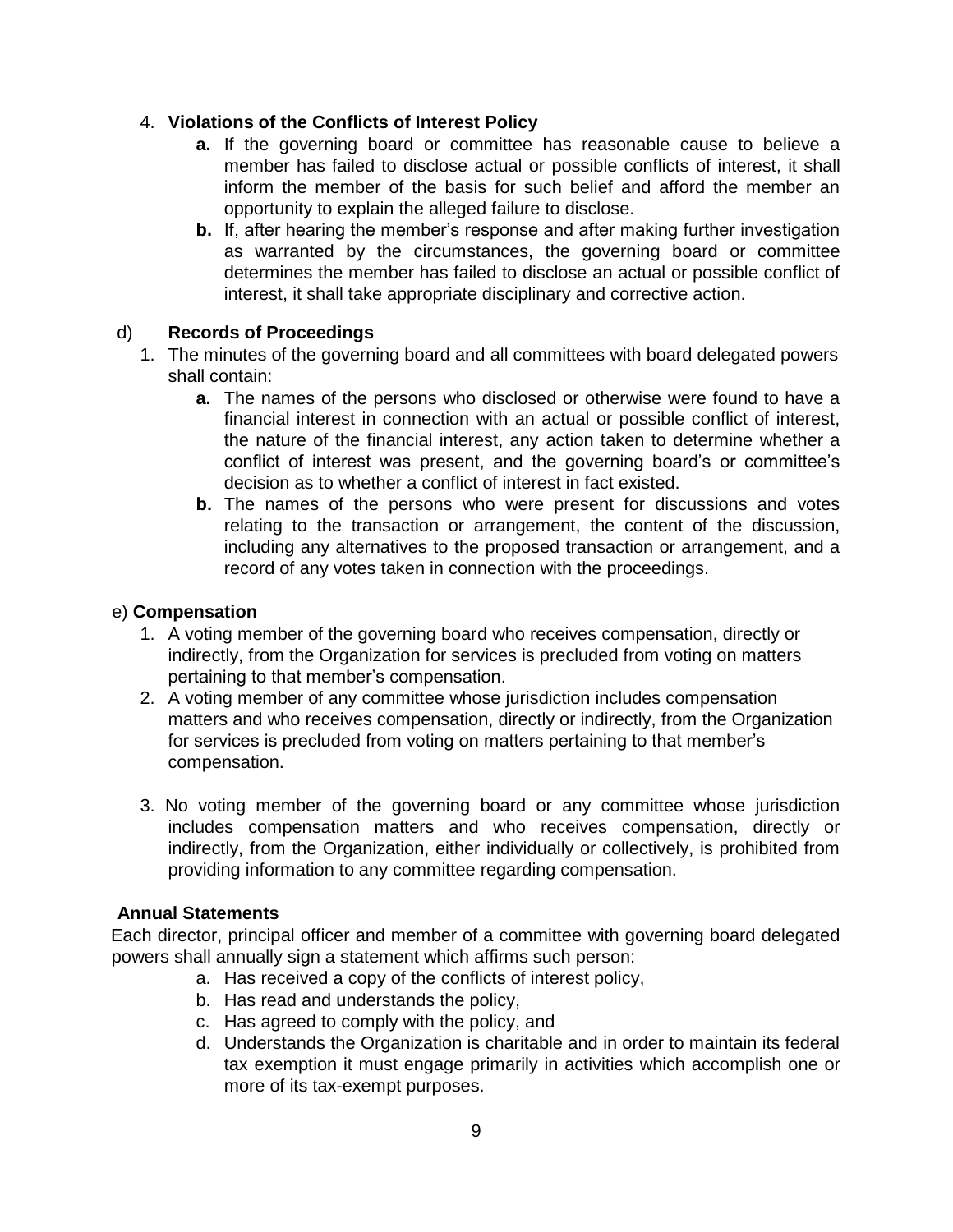# f) **Periodic Reviews**

- 1. To ensure the Organization operates in a manner consistent with charitable purposes and does not engage in activities that could jeopardize its tax-exempt status, periodic reviews shall be conducted. The periodic reviews shall, at a minimum, include the following subjects:
	- a. Whether compensation arrangements and benefits are reasonable, based on competent survey information, and the result of arm's length bargaining.
	- b. Whether partnerships, joint ventures, and arrangements with management organizations conform to the Organization's written policies, are properly recorded, reflect reasonable investment or payments for goods and services, further charitable purposes and do not result in inurement, impermissible private benefit or in an excess benefit transaction.

### g) **Use of Outside Experts**

When conducting the periodic reviews as provided for in Article VII, the Organization may, but need not, use outside advisors. If outside experts are used, their use shall not relieve the governing board of its responsibility for ensuring periodic reviews are conducted.

# **Section 14. Gift Acceptance Policy:**

Inland Empire Mustang Club solicits and accepts gifts for purposes that will help the organization further and fulfill its mission. Inland Empire Mustang Club urges all prospective donors to seek the assistance of personal legal and financial advisors in matters relating to their gifts, including the resulting tax and estate planning consequences. The following policies and guidelines govern acceptance of gifts made to Inland Empire Mustang Club for the benefit of any of its operations, programs or services.

*Use of Legal Counsel*— Inland Empire Mustang Club will seek the advice of legal counsel in matters relating to acceptance of gifts when appropriate. Review by counsel is recommended for:

- A. Gifts of securities that are subject to restrictions or buy-sell agreements.
- B. Documents naming Inland Empire Mustang Club as trustee or requiring Inland Empire Mustang Club to act in any fiduciary capacity.
- C. Gifts requiring Inland Empire Mustang Club to assume financial or other obligations.
- D. Transactions with potential conflicts of interest.
- E. Gifts of property which may be subject to environmental or other regulatory restrictions.

*Restrictions on Gifts*— Inland Empire Mustang Club will not accept gifts that (a) would result in Inland Empire Mustang Club violating its corporate charter, (b) would result in Inland Empire Mustang Club losing its status as an IRC § 501(c)(3) not-for-profit organization, (c) are too difficult or too expensive to administer in relation to their value, (d) are for purposes outside Inland Empire Mustang Club mission. Decisions on the restrictive nature of a gift, and its acceptance or refusal, shall be made by the Executive Committee, in consultation with the Executive Director.

### *Gifts Generally Accepted Without Review*—

• *Cash*. Cash gifts are acceptable in any form, including by check, money order, credit card, or on-line. Donors wishing to make a gift by credit card must provide the card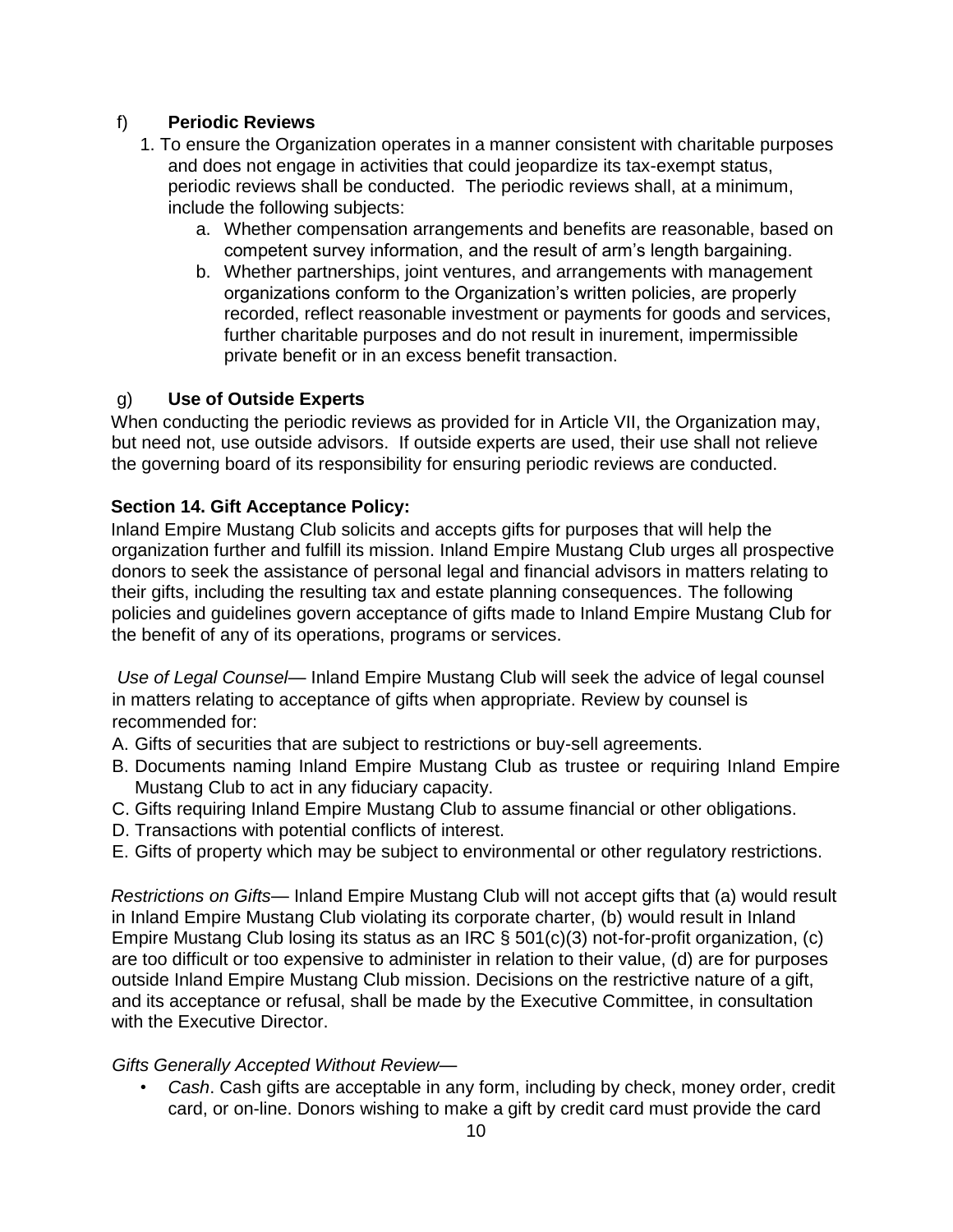type (e.g., Visa, MasterCard, American Express), card number, expiration date, and name of the card holder as it appears on the credit card.

- *Marketable Securities*. Marketable securities may be transferred electronically to an account maintained at one or more brokerage firms or delivered physically with the transferor's endorsement or signed stock power (with appropriate signature guarantees) attached. All marketable securities will be sold promptly upon receipt unless otherwise directed by [Name of Organization]'s Investment Committee. In some cases, marketable securities may be restricted, for example, by applicable securities laws or the terms of the proposed gift; in such instances the decision whether to accept the restricted securities shall be made by the Executive Committee.
- *Bequests and Beneficiary Designations under Revocable Trusts, Life Insurance Policies, Commercial Annuities and Retirement Plans*. Donors are encouraged to make bequests to Inland Empire Mustang Club under their wills, and to name Inland Empire Mustang Club as the beneficiary under trusts, life insurance policies, commercial annuities and retirement plans.
- *Charitable Remainder Trusts*. Inland Empire Mustang Club will accept designation as a remainder beneficiary of charitable remainder trusts.
- *Charitable Lead Trusts*. Inland Empire Mustang Club will accept designation as an income beneficiary of charitable lead trusts.

*Gifts Accepted Subject to Prior Review*—Certain forms of gifts or donated properties may be subject to review prior to acceptance. Examples of gifts subject to prior review include, but are not limited to:

- *Tangible Personal Property*. The Executive Committee shall review and determine whether to accept any gifts of tangible personal property in light of the following considerations: does the property further the organization's mission? Is the property marketable? Are there any unacceptable restrictions imposed on the property? Are there any carrying costs for the property for which the organization may be responsible? Is the title/provenance of the property clear?
- *Life Insurance*. Inland Empire Mustang Club will accept gifts of life insurance where Inland Empire Mustang Club is named as both beneficiary and irrevocable owner of the insurance policy. The donor must agree to pay, before due, any future premium payments owing on the policy.
- *Real Estate*. All gifts of real estate are subject to review by the Executive Committee. Prior to acceptance of any gift of real estate other than a personal residence, Inland Empire Mustang Club s shall require an initial environmental review by a qualified environmental firm. In the event that the initial review reveals a potential problem, the organization may retain a qualified environmental firm to conduct an environmental audit. Criteria for acceptance of gifts of real estate include: Is the property useful for the organization's purposes? Is the property readily marketable? Are there covenants, conditions, restrictions, reservations, easements, encumbrances or other limitations associated with the property? Are there carrying costs (including insurance, property taxes, mortgages, notes, or the like) or maintenance expenses associated with the property? Does the environmental review or audit reflect that the property is damaged or otherwise requires remediation?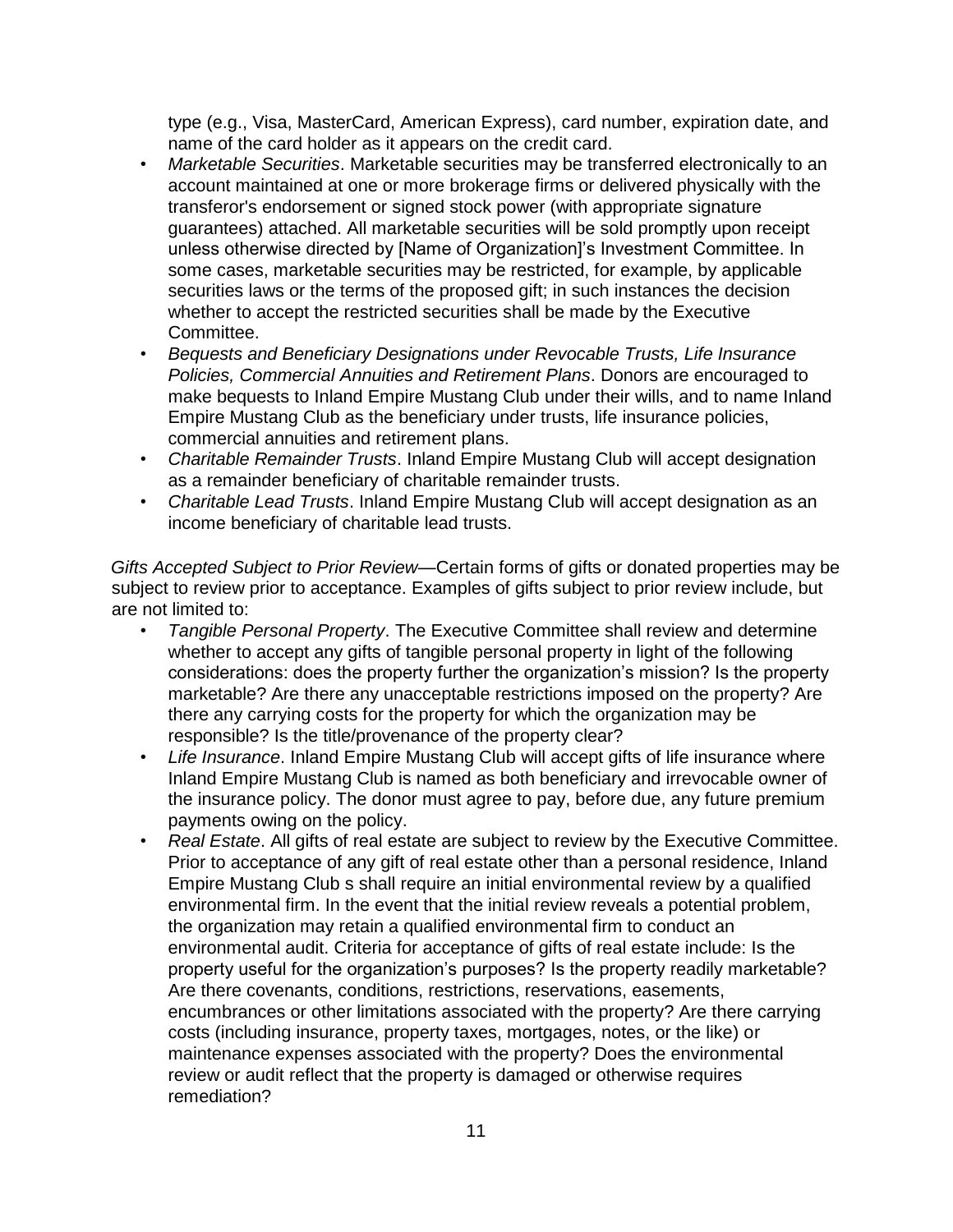#### **Section 15. Non-Discrimination Policy.**

#### **Overall Policy**

It is the policy of *Inland Empire Mustang Club* to maintain a working environment free of all forms of unlawful discrimination.

#### **Equal Opportunity**

*Inland Empire Mustang Club* affords equal opportunity to all employees, prospective employees, volunteers, and participants without regard to race, color, sex, gender, sexual orientation, religion, age, marital status, disability, veteran status or national origin or other criteria protected by law.

#### Inclusion

*Inland Empire Mustang Club* is committed to providing an inclusive and welcoming environment for all members of our community and to ensuring that activities and employment decisions are based on individuals' abilities and qualifications. Consistent with this principle and applicable laws, it is therefore the *Inland Empire Mustang Club's* policy not to discriminate in offering access to its programs and activities or with respect to employment terms and conditions on the basis of race, color, gender, national origin, age, religion, creed, disability, veteran's status, sexual orientation, gender identity or gender expression. Such a policy ensures that only relevant factors are considered, and that equitable and consistent standards of conduct and performance are applied.

#### **Prohibitions**

*Inland Empire Mustang Club* prohibits discrimination on the basis of race, color, religion, creed, sex, age, marital status, national origin, mental or physical disability, political belief or affiliation, veteran status, sexual orientation, genetic information, and any other class of individuals protected from discrimination under state or federal law in any aspect of the access to, admission, or treatment of individuals in its programs and activities, or in employment and application for employment. Furthermore, *Inland Empire Mustang Club's*  policy includes prohibitions of harassment of program participants and employees, i.e., racial harassment, sexual harassment, and retaliation for filing complaints of discrimination.

#### **Inquiries**

Any inquiries regarding *Inland Empire Mustang Club's* non-discrimination policies should be brought to the attention of: **The IEMC Board.**

#### **Section 16. Whistleblower Policy.**

If any employee reasonably believes that some policy, practice, or activity of Inland Empire Mustang Club is in violation of law, a written complaint must be filed by that employee with the Executive Director or the Board President.

It is the intent of Inland Empire Mustang Club to adhere to all laws and regulations that apply to the organization and the underlying purpose of this policy is to support the organization's goal of legal compliance. The support of all employees is necessary to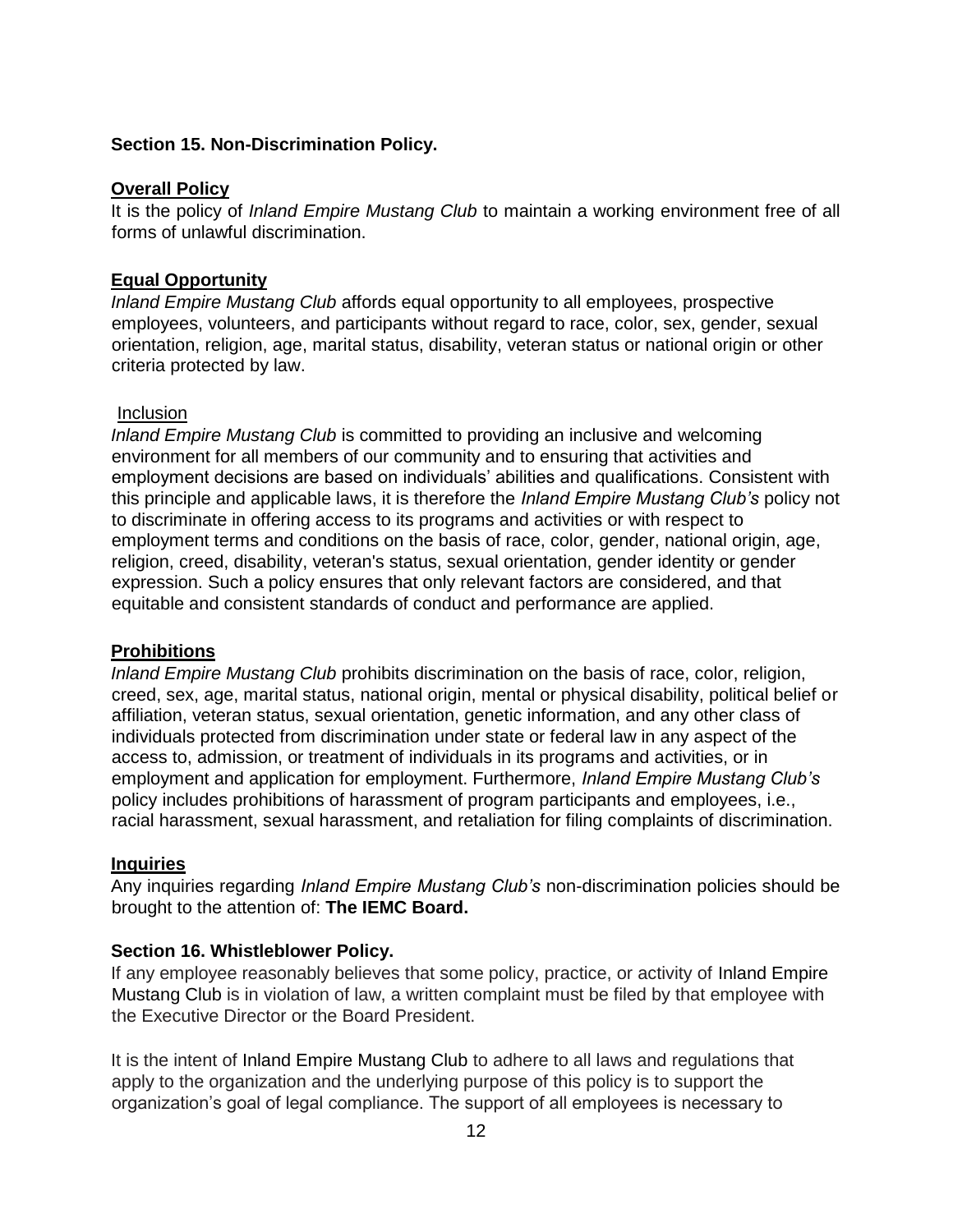achieving compliance with various laws and regulations. An employee is protected from retaliation only if the employee brings the alleged unlawful activity, policy, or practice to the attention of Inland Empire Mustang Club and provides the Inland Empire Mustang Club with a reasonable opportunity to investigate and correct the alleged unlawful activity. The protection described below is only available to employees that comply with this requirement.

Inland Empire Mustang Club will not retaliate against an employee who in good faith, has made a protest or raised a complaint against some practice of Inland Empire Mustang Club, or of another individual or entity with whom Inland Empire Mustang Club has a business relationship, on the basis of a reasonable belief that the practice is in violation of law, or a clear mandate of public policy.

Inland Empire Mustang Club will not retaliate against employees who disclose or threaten to disclose to a supervisor or a public body, any activity, policy, or practice of Inland Empire Mustang Club that the employee reasonably believes is in violation of a law, or a rule, or regulation mandated pursuant to law or is in violation of a clear mandate of public policy concerning the health, safety, welfare, or protection of the environment.

My signature below indicates my receipt and understanding of this policy. I also verify that I have been provided with an opportunity to ask questions about the policy.

| (All IEMC Board Members)                  |                 |
|-------------------------------------------|-----------------|
| Tom Eickmeyer (Signature)                 | Date: $4/26/2/$ |
| Bruce Stirn (Signature): <i>Munie</i> 50  | Date: $4/26/2/$ |
| Francine Dober (Signature): Janeine Bober | Date: $4/26/2/$ |
| Mark Lidbeck (Signature): 1/12            | Date: $4/26/2/$ |
| Barry Barton (Signature): 15 Jarry        | Date: $4/26/2/$ |
| David Brink (Signature): //2              | Date: $4/26/2/$ |
| Dany<br>Gary Gunning (Signature):         | Date: $4/26/2/$ |
| <b>Jeff Larson</b><br>(Signature).        | Date: $4/26/21$ |
| Carl Sontowski (Signature):               | Date: $4/26/2/$ |
| <b>Ron West</b><br>(Signature):           | Date: $4/26/2/$ |